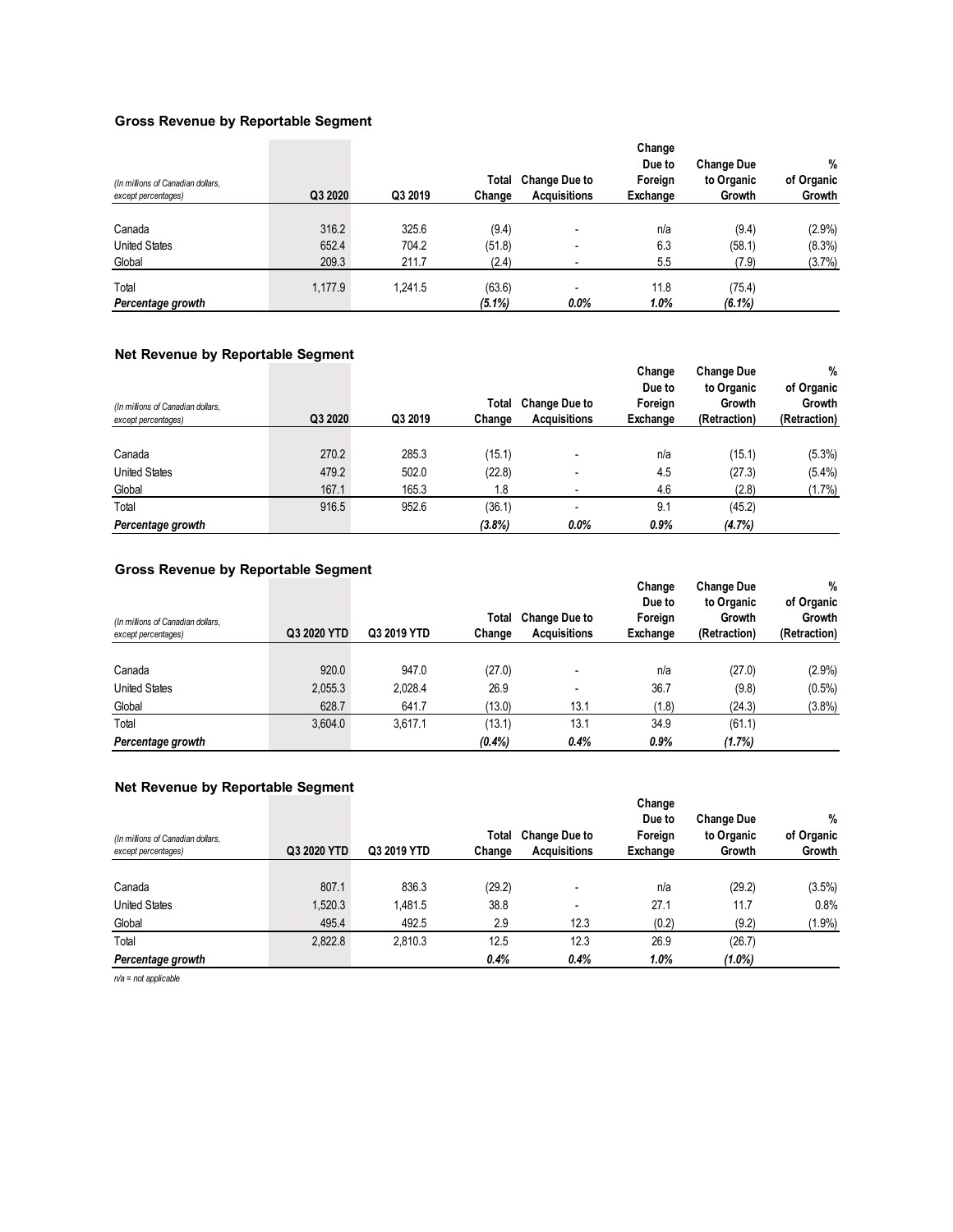### **Gross Revenue by Business Operating Unit**

| (In millions of Canadian dollars,<br>except percentages) | Q3 2020 | Q3 2019 | Total<br>Change | <b>Change Due to</b><br><b>Acquisitions</b> | Change<br>Due to<br>Foreign<br>Exchange | <b>Change Due</b><br>to Organic<br>Growth<br>(Retraction) | %<br>of Organic<br>Growth<br>(Retraction) |
|----------------------------------------------------------|---------|---------|-----------------|---------------------------------------------|-----------------------------------------|-----------------------------------------------------------|-------------------------------------------|
|                                                          |         |         |                 |                                             |                                         |                                                           |                                           |
| <b>Buildings</b>                                         | 237.3   | 266.2   | (28.9)          | $\overline{\phantom{a}}$                    | 3.1                                     | (32.0)                                                    | $(12.0\%)$                                |
| Energy & Resources                                       | 146.8   | 146.7   | 0.1             | $\overline{\phantom{a}}$                    | (1.5)                                   | 1.6                                                       | 1.1%                                      |
| <b>Environmental Services</b>                            | 199.9   | 208.6   | (8.7)           | $\overline{\phantom{0}}$                    | 2.4                                     | (11.1)                                                    | $(5.3\%)$                                 |
| Infrastructure                                           | 331.6   | 376.5   | (44.9)          | $\overline{\phantom{0}}$                    | 3.6                                     | (48.5)                                                    | $(12.9\%)$                                |
| Water                                                    | 262.3   | 243.5   | 18.8            |                                             | 4.2                                     | 14.6                                                      | 6.0%                                      |
| Total                                                    | 1.177.9 | 1.241.5 | (63.6)          | $\overline{\phantom{a}}$                    | 11.8                                    | (75.4)                                                    |                                           |
| Percentage growth                                        |         |         | $(5.1\%)$       | 0.0%                                        | 1.0%                                    | $(6.1\%)$                                                 |                                           |

#### **Net Revenue by Business Operating Unit**

| (In millions of Canadian dollars,<br>except percentages) | Q3 2020 | Q3 2019 | Total<br>Change | <b>Change Due to</b><br><b>Acquisitions</b> | Change<br>Due to<br>Foreign<br>Exchange | <b>Change Due</b><br>to Organic<br>Growth | $\%$<br>of Organic<br>Growth |
|----------------------------------------------------------|---------|---------|-----------------|---------------------------------------------|-----------------------------------------|-------------------------------------------|------------------------------|
|                                                          |         |         |                 |                                             |                                         |                                           |                              |
| <b>Buildings</b>                                         | 189.1   | 209.0   | (19.9)          | $\overline{\phantom{0}}$                    | 2.5                                     | (22.4)                                    | $(10.7\%)$                   |
| Energy & Resources                                       | 127.1   | 131.7   | (4.6)           | $\overline{\phantom{0}}$                    | (0.8)                                   | (3.8)                                     | $(2.9\%)$                    |
| <b>Environmental Services</b>                            | 145.9   | 149.6   | (3.7)           | $\overline{\phantom{0}}$                    | 1.6                                     | (5.3)                                     | $(3.5\%)$                    |
| Infrastructure                                           | 252.8   | 278.2   | (25.4)          | $\overline{\phantom{0}}$                    | 2.8                                     | (28.2)                                    | (10.1%)                      |
| Water                                                    | 201.6   | 184.1   | 17.5            | $\overline{\phantom{a}}$                    | 3.0                                     | 14.5                                      | 7.9%                         |
| Total                                                    | 916.5   | 952.6   | (36.1)          |                                             | 9.1                                     | (45.2)                                    |                              |
| Percentage growth                                        |         |         | (3.8%)          | $0.0\%$                                     | 0.9%                                    | (4.7%)                                    |                              |

*Comparative figures have been reclassified due to a realignment of several business lines and to conform to the presentation adopted for the current period.*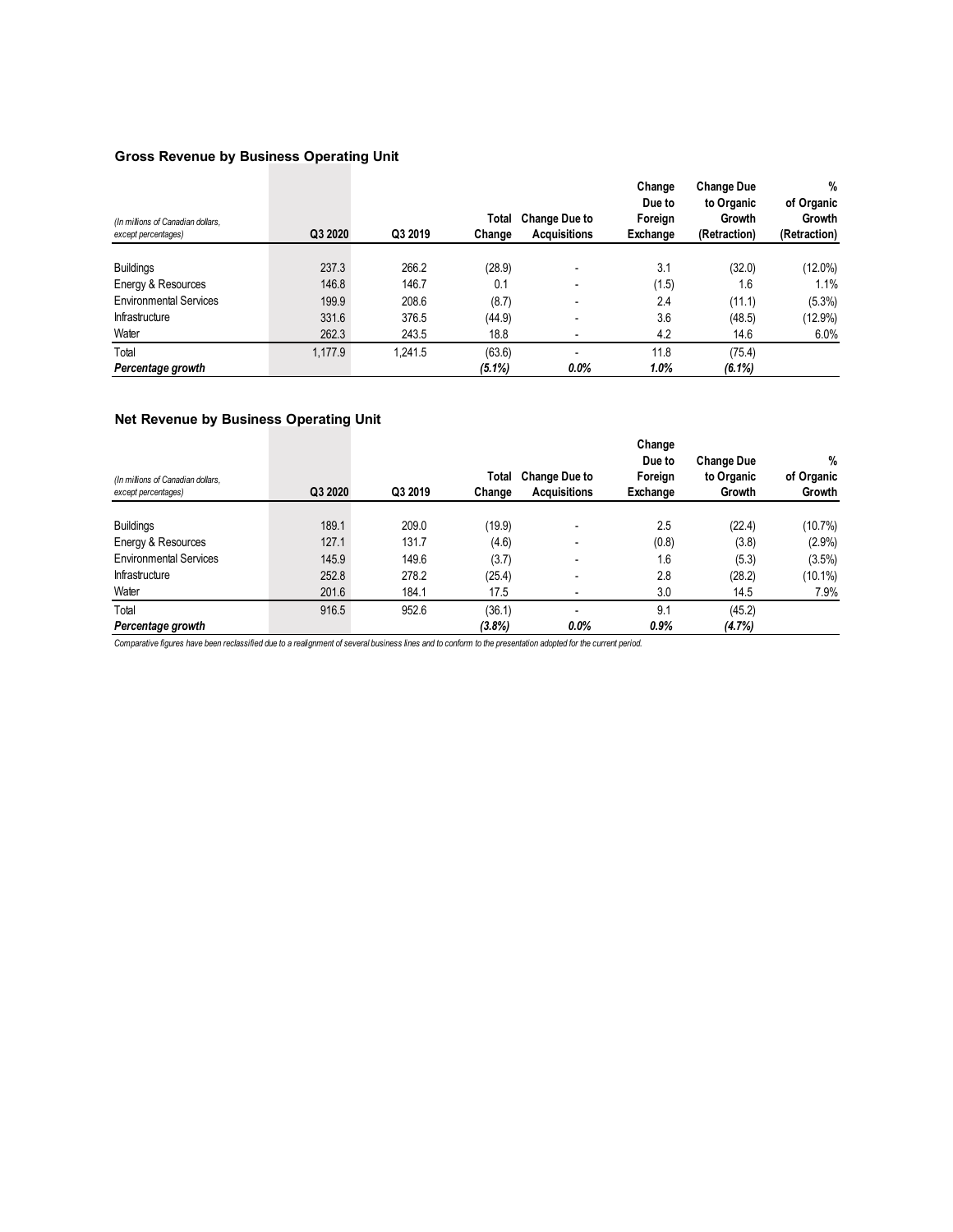#### **Gross Revenue by Business Operating Unit**

| (In millions of Canadian dollars,<br>except percentages) | Q3 2020 YTD | Q3 2019 YTD | Total<br>Change | <b>Change Due to</b><br><b>Acquisitions</b> | Change<br>Due to<br>Foreign<br>Exchange | <b>Change Due</b><br>to Organic<br>Growth<br>(Retraction) | %<br>of Organic<br>Growth<br>(Retraction) |
|----------------------------------------------------------|-------------|-------------|-----------------|---------------------------------------------|-----------------------------------------|-----------------------------------------------------------|-------------------------------------------|
|                                                          |             |             |                 |                                             |                                         |                                                           |                                           |
| <b>Buildings</b>                                         | 769.1       | 796.6       | (27.5)          | 13.1                                        | 9.4                                     | (50.0)                                                    | (6.3%)                                    |
| Energy & Resources                                       | 476.2       | 456.8       | 19.4            |                                             | (2.7)                                   | 22.1                                                      | 4.8%                                      |
| <b>Environmental Services</b>                            | 564.4       | 568.2       | (3.8)           | <b>100</b>                                  | 6.7                                     | (10.5)                                                    | $(1.8\%)$                                 |
| Infrastructure                                           | 1.027.2     | 1.059.0     | (31.8)          | $\overline{\phantom{a}}$                    | 13.0                                    | (44.8)                                                    | $(4.2\%)$                                 |
| Water                                                    | 767.1       | 736.5       | 30.6            |                                             | 8.5                                     | 22.1                                                      | 3.0%                                      |
| Total                                                    | 3,604.0     | 3.617.1     | (13.1)          | 13.1                                        | 34.9                                    | (61.1)                                                    |                                           |
| Percentage growth                                        |             |             | $(0.4\%)$       | 0.4%                                        | 0.9%                                    | (1.7%)                                                    |                                           |

#### **Net Revenue by Business Operating Unit**

| (In millions of Canadian dollars,<br>except percentages) | Q3 2020 YTD | Q3 2019 YTD | Total<br>Change | <b>Change Due to</b><br><b>Acquisitions</b> | Change<br>Due to<br>Foreign<br>Exchange | <b>Change Due</b><br>to Organic<br>Growth<br>(Retraction) | %<br>of Organic<br>Growth<br>(Retraction) |
|----------------------------------------------------------|-------------|-------------|-----------------|---------------------------------------------|-----------------------------------------|-----------------------------------------------------------|-------------------------------------------|
|                                                          |             |             |                 |                                             |                                         |                                                           |                                           |
| <b>Buildings</b>                                         | 610.0       | 630.0       | (20.0)          | 12.3                                        | 6.9                                     | (39.2)                                                    | $(6.2\%)$                                 |
| Energy & Resources                                       | 407.0       | 394.9       | 12.1            | $\overline{\phantom{a}}$                    | (0.5)                                   | 12.6                                                      | 3.2%                                      |
| <b>Environmental Services</b>                            | 423.7       | 421.3       | 2.4             |                                             | 4.9                                     | (2.5)                                                     | $(0.6\%)$                                 |
| Infrastructure                                           | 785.7       | 805.5       | (19.8)          | ۰                                           | 9.2                                     | (29.0)                                                    | $(3.6\%)$                                 |
| Water                                                    | 596.4       | 558.6       | 37.8            |                                             | 6.4                                     | 31.4                                                      | 5.6%                                      |
| Total                                                    | 2,822.8     | 2,810.3     | 12.5            | 12.3                                        | 26.9                                    | (26.7)                                                    |                                           |
| Percentage growth                                        |             |             | 0.4%            | 0.4%                                        | 1.0%                                    | $(1.0\%)$                                                 |                                           |

*Comparative figures have been reclassified due to a realignment of several business lines and to conform to the presentation adopted for the current period.* 

#### **Gross Margin by Business Operating Unit**

|                                   | Q3 2020 |          | Q3 2019 |                | Q3 YTD 2020 |          | Q3 YTD 2019 |          |
|-----------------------------------|---------|----------|---------|----------------|-------------|----------|-------------|----------|
| (In millions of Canadian dollars, |         | % of Net |         | % of Net       |             | % of Net |             | % of Net |
| except percentages)               |         | Revenue  |         | <b>Revenue</b> | S           | Revenue  |             | Revenue  |
|                                   |         |          |         |                |             |          |             |          |
| <b>Buildings</b>                  | 102.3   | 54.1%    | 115.8   | 55.4%          | 327.5       | 53.7%    | 348.8       | 55.4%    |
| Energy & Resources                | 58.7    | 46.2%    | 64.9    | 49.3%          | 189.7       | 46.6%    | 193.3       | 48.9%    |
| <b>Environmental Services</b>     | 80.7    | 55.3%    | 83.1    | 55.5%          | 233.5       | 55.1%    | 236.2       | 56.1%    |
| Infrastructure                    | 126.0   | 49.8%    | 150.8   | 54.2%          | 400.8       | 51.0%    | 434.6       | 54.0%    |
| Water                             | 111.4   | 55.3%    | 101.5   | 55.1%          | 324.0       | 54.3%    | 309.2       | 55.4%    |
| <b>Total</b>                      | 479.1   | 52.3%    | 516.1   | 54.2%          | 1.475.5     | 52.3%    | 1.522.1     | 54.2%    |

*note: Comparative figures have been reclassified due to a realignment of several business lines.*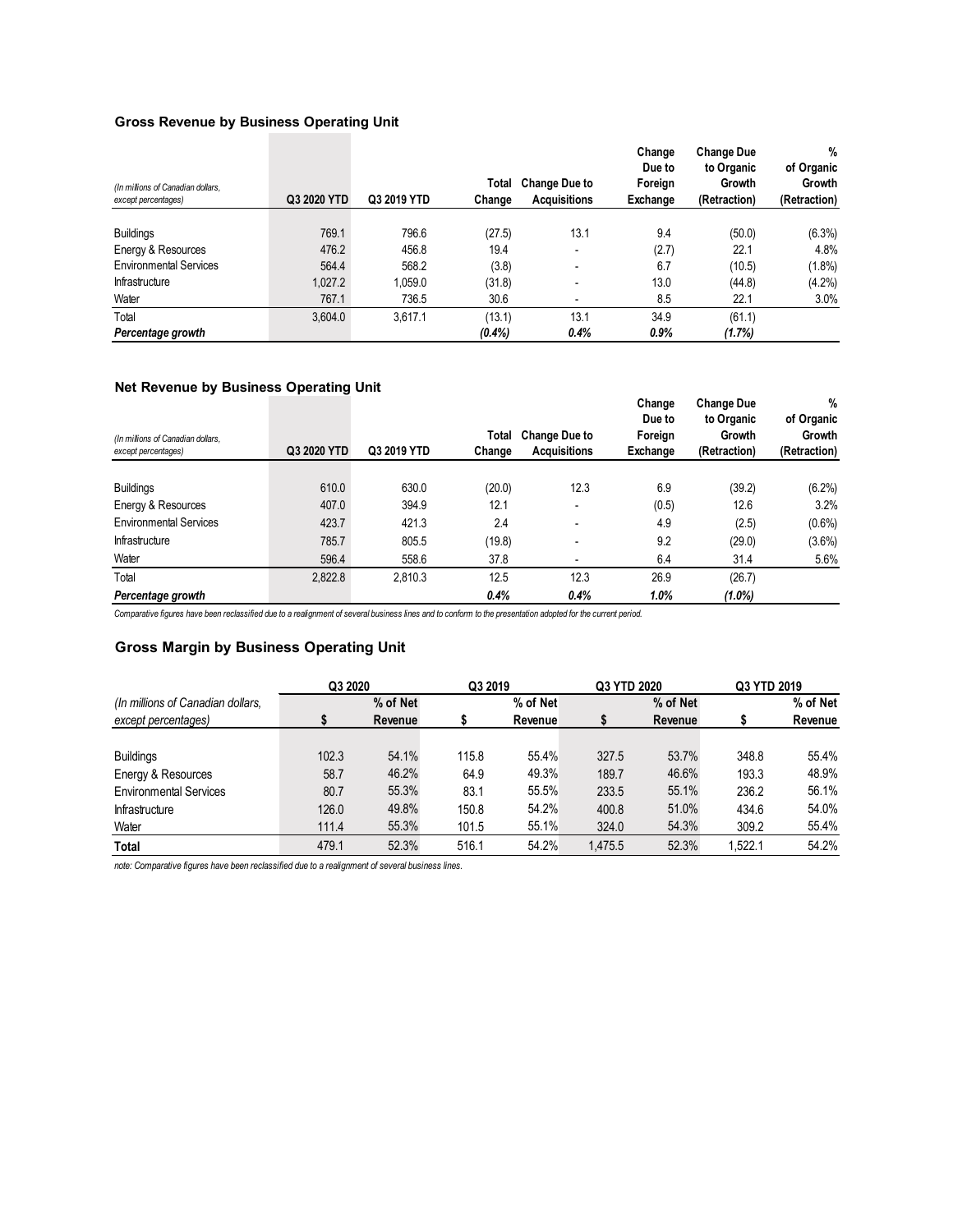#### **Reconciliation of Non-IFRS Financial Measures**

|                                                                 | For the quarter ended<br>September 30, |         | For the three Quarters Ended<br>September 30, |       |  |
|-----------------------------------------------------------------|----------------------------------------|---------|-----------------------------------------------|-------|--|
| (In millions of Canadian dollars, except per share amounts)     | 2020                                   | 2019    | 2020                                          | 2019  |  |
| Net income from continuing operations                           | 62.1                                   | 57.8    | 144.2                                         | 152.0 |  |
| Add back:                                                       |                                        |         |                                               |       |  |
| Income taxes                                                    | 25.5                                   | 21.5    | 62.0                                          | 53.2  |  |
| Net interest expense                                            | 11.5                                   | 17.2    | 39.0                                          | 52.1  |  |
| Depreciation and amortization                                   | 57.5                                   | 61.4    | 174.9                                         | 178.7 |  |
| <b>EBITDA</b> from continuing operations                        | 156.6                                  | 157.9   | 420.1                                         | 436.0 |  |
| Add back (deduct) pre-tax:                                      |                                        |         |                                               |       |  |
| Unrealized loss (gain) on investments held on equity securities | (2.5)                                  | (1.4)   | 4.5                                           | (7.0) |  |
| Impairment of lease assets                                      | 0.2                                    |         | 11.9                                          |       |  |
| COVID-related expenses                                          | 3.9                                    |         | 3.9                                           |       |  |
| Severance related to organizational reshaping                   |                                        | $2.5\,$ | $\blacksquare$                                | 2.5   |  |
| Adjusted EBITDA from continuing operations                      | 158.2                                  | 159.0   | 440.4                                         | 431.5 |  |

|                                                                                | For the quarter ended<br>September 30, |             | For the three Quarters Ended<br>September 30, |             |  |
|--------------------------------------------------------------------------------|----------------------------------------|-------------|-----------------------------------------------|-------------|--|
| (In millions of Canadian dollars, except per share amounts)                    | 2020                                   | 2019        | 2020                                          | 2019        |  |
| Net income from continuing operations                                          | 62.1                                   | 57.8        | 144.2                                         | 152.0       |  |
| Add back (deduct) after tax:                                                   |                                        |             |                                               |             |  |
| Amortization of intangible assets related to acquisitions <sup>(1)</sup>       | 6.6                                    | 7.6         | 20.6                                          | 22.7        |  |
| Unrealized loss (gain) on investments held on equity securities <sup>(2)</sup> | (1.8)                                  | (0.9)       | 3.2                                           | (4.9)       |  |
| Impairment of lease assets (3)                                                 | 0.2                                    |             | 8.5                                           |             |  |
| COVID-related expenses <sup>(4)</sup>                                          | 2.8                                    |             | 2.8                                           |             |  |
| Severance related to organizational reshaping <sup>(5)</sup>                   |                                        | 1.8         |                                               | 1.8         |  |
| Reorganization tax expense <sup>(6)</sup>                                      |                                        |             | 2.6                                           |             |  |
| Transition tax expense <sup>(6)</sup>                                          |                                        |             |                                               | 1.1         |  |
| Adjusted net income from continuing operations                                 | 69.9                                   | 66.3        | 181.9                                         | 172.7       |  |
| Weighted average number of shares outstanding - basic                          | 111,898,810                            | 111,539,779 | 111,537,905                                   | 111,672,688 |  |
| Weighted average number of shares outstanding - diluted                        | 112,403,434                            | 111,547,779 | 111,957,863                                   | 111,672,688 |  |
| Adjusted earnings per share from continuing operations                         |                                        |             |                                               |             |  |
| Adjusted earnings per share - basic                                            | 0.62                                   | 0.59        | 1.63                                          | 1.55        |  |
| Adjusted earnings per share - diluted                                          | 0.62                                   | 0.59        | 1.62                                          | 1.55        |  |

See the Definitions section of Stantec's 2019 Annual Report and Q3 2020 Management's Discussion and Analysis for our discussion of non-IFRS measures used. Construction Services *operations are presented as discontinued operations. This table has been updated to include only continuing operation results.*

*(5): For the quarter ended September 30, 2020, this amount is net of tax of nil (2019 - \$0.7). For the three quarters ended September 30, 2020, this amount is net of tax of nil (2019 - \$0.7). (3): For the quarter ended September 30, 2020, this amount is net of tax of less than \$0.1 (2019 - nil). For the three quarters ended September 30, 2020, this amount is net of tax of \$3.4 (2019 - nil). (4): For the quarter ended September 30, 2020, this amount is net of tax of \$1.1 (2019 - nil). For the three quarters ended September 30, 2020, this amount is net of tax of \$1.1 (2019 - nil). (1): The add back of intangible amortization relates only to the amortization from intangible assets acquired through acquisitions and excludes the amortization of software purchased by Stantec. For the quarter ended September 30, 2020, this amount is net of tax of \$2.6 (2019 - \$3.0). For the three quarters ended September 30, 2020, this amount is net of tax of \$8.3 (2019 - \$8.8). (2): For the quarter ended September 30, 2020, this amount is net of tax of (\$0.7) (2019 - (\$0.4)). For the three quarters ended September 30, 2020, this amount is net of tax of \$1.3 (2019 - (\$2.0)).*

*(6): Refer to Income Taxes section for further details.*